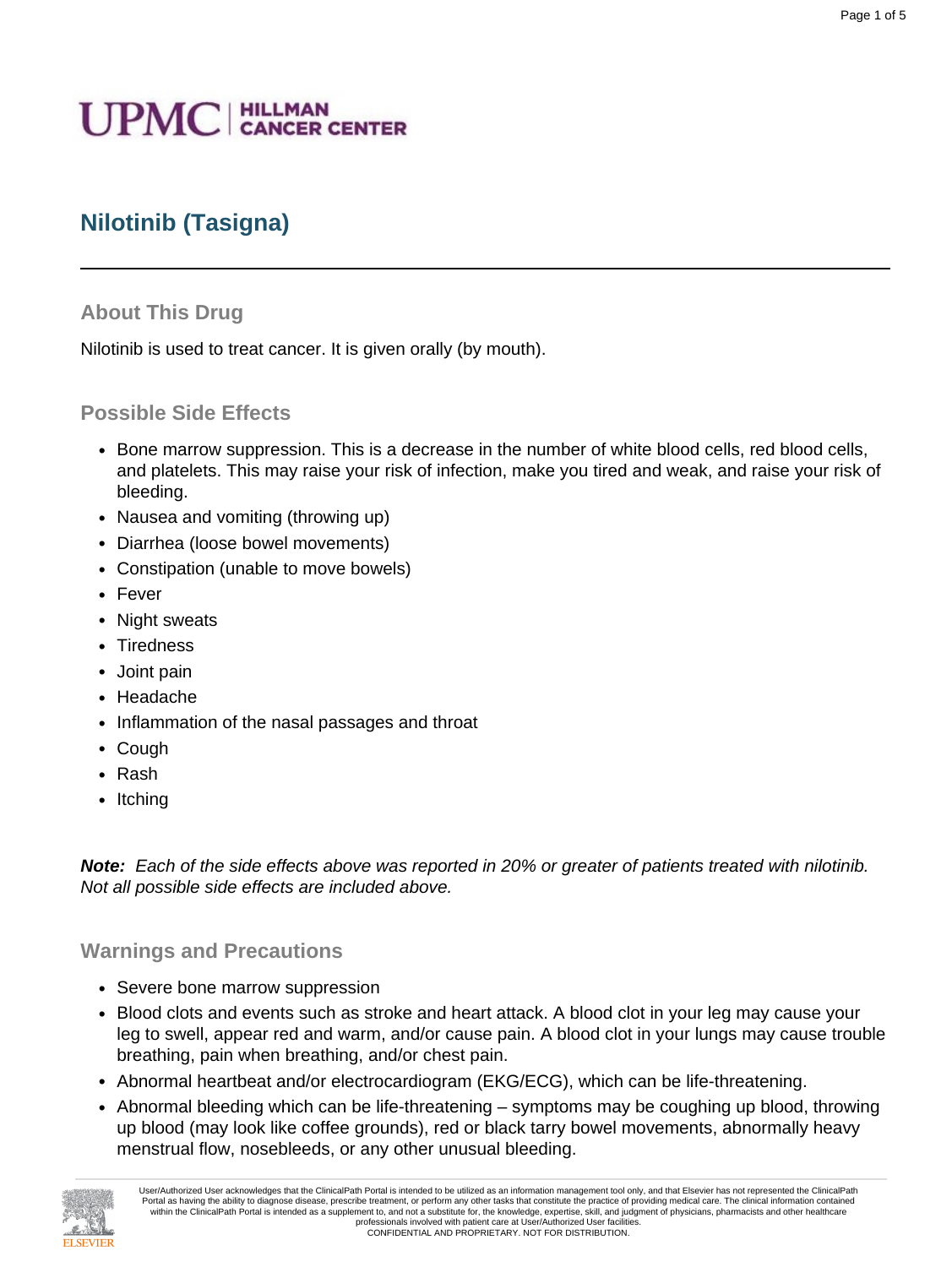- Swelling of the hands, feet, or any other part of the body. Fluid may build-up around your lungs and/ or heart.
- Inflammation of your pancreas
- Changes in your liver function
- Electrolyte changes
- Tumor lysis syndrome: this drug may act on the cancer cells very quickly. This may affect how your kidneys work.
- There is a very rare increased risk of sudden death.

**Note:** Some of the side effects above are very rare. If you have concerns and/or questions, please discuss them with your medical team.

#### **How to Take Your Medication**

- Take this medicine by mouth without food. Avoid food for at least 2 hours before the dose is taken and avoid food for at least 1 hour after the dose is taken.
- Swallow the medicine whole with water.
- If you have swallowing difficulties, you may open the capsule and sprinkle onto 1 teaspoon of applesauce and swallow immediately (within 15 minutes). Only applesauce should be used. Do not sprinkle your medication on any other food; do not use more than 1 teaspoon of applesauce. Do not store for future use.
- **Missed dose**: If you vomit or miss a dose, take your next dose at the regular time. Do not take 2 doses at the same time, instead, continue with your regular dosing schedule and contact your physician.
- **Handling:** Wash your hands after handling your medicine, your caretakers should not handle your medicine with bare hands and should wear latex gloves.
- This drug may be present in the saliva, tears, sweat, urine, stool, vomit, semen, and vaginal secretions. Talk to your doctor and/or your nurse about the necessary precautions to take during this time.
- **Storage:** Store this medicine in the original container at room temperature.
- **Disposal of unused medicine:** Do not flush any expired and/or unused medicine down the toilet or drain unless you are specifically instructed to do so on the medication label. Some facilities have take-back programs and/or other options. If you do not have a take-back program in your area, then please discuss with your nurse or your doctor how to dispose of unused medicine.

# **Treating Side Effects**

- Manage tiredness by pacing your activities for the day.
- Be sure to include periods of rest between energy-draining activities.
- To decrease the risk of infection, wash your hands regularly.
- Avoid close contact with people who have a cold, the flu, or other infections.
- Take your temperature as your doctor or nurse tells you, and whenever you feel like you may have a fever.

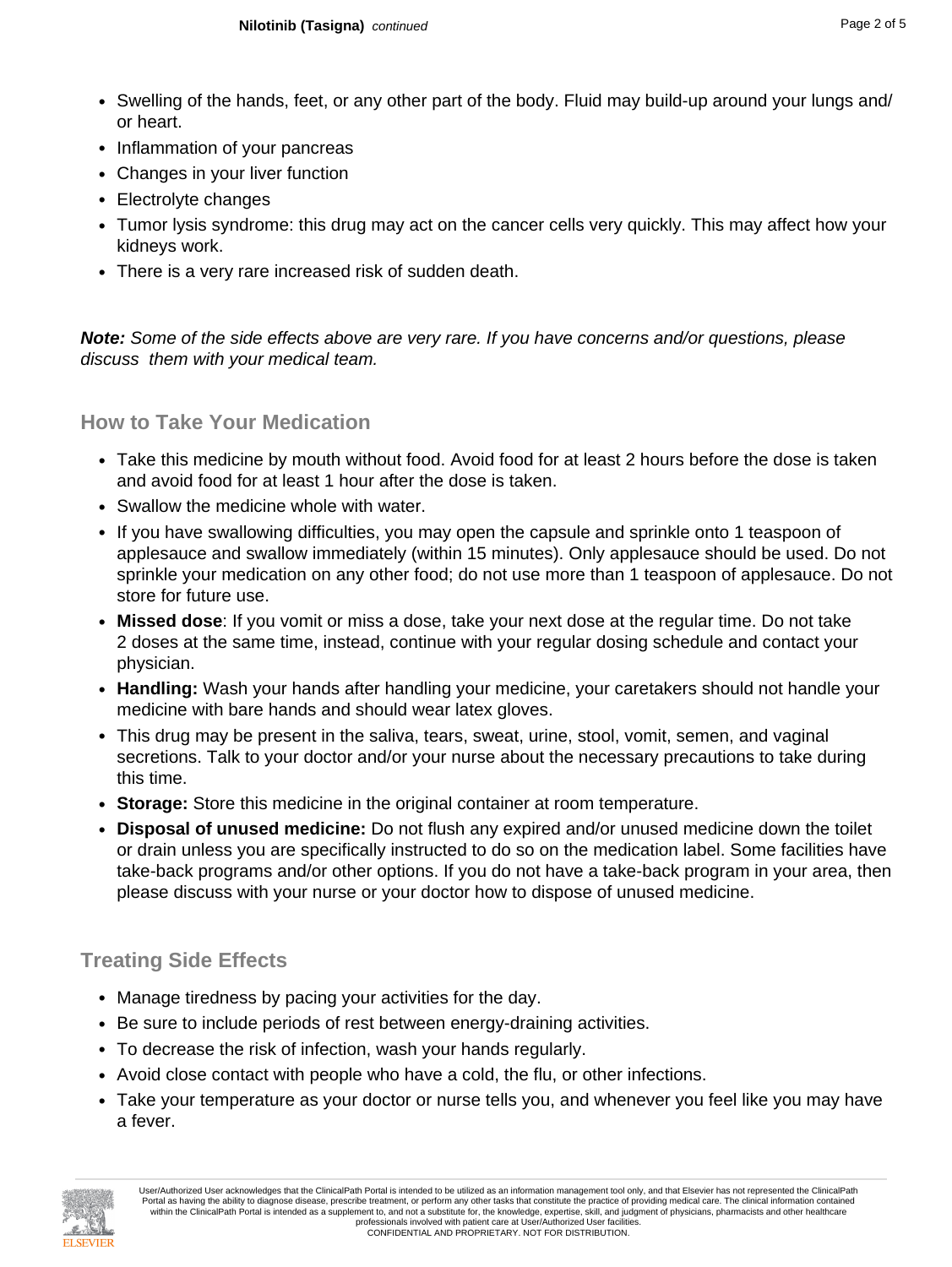- To help decrease the risk of bleeding, use a soft toothbrush. Check with your nurse before using dental floss.
- Be very careful when using knives or tools.
- Use an electric shaver instead of a razor.
- Keeping your pain under control is important to your well-being. Please tell your doctor or nurse if you are experiencing pain.
- Drink plenty of fluids (a minimum of eight glasses per day is recommended).
- If you throw up or have diarrhea, you should drink more fluids so that you do not become dehydrated (lack of water in the body from losing too much fluid).
- If you have diarrhea, eat low-fiber foods that are high in protein and calories and avoid foods that can irritate your digestive tracts or lead to cramping.
- If you are not able to move your bowels, check with your doctor or nurse before you use enemas, laxatives, or suppositories.
- Ask your doctor or nurse about medicines that are available to help stop or lessen constipation and/ or diarrhea.
- To help with nausea and vomiting, eat small, frequent meals instead of three large meals a day. Choose foods and drinks that are at room temperature. Ask your nurse or doctor about other helpful tips and medicine that is available to help stop or lessen these symptoms.
- If you get a rash do not put anything on it unless your doctor or nurse says you may. Keep the area around the rash clean and dry. Ask your doctor for medicine if your rash bothers you.
- To help with itching, moisturize your skin several times a day.
- Avoid sun exposure and apply sunscreen routinely when outdoors.

# **Food and Drug Interactions**

- Avoid grapefruit or grapefruit juice while taking this medicine as it may raise the levels of nilotinib in your body which could make side effects worse.
- Nilotinib capsules contain lactose. Check with your doctor if you have severe problems with lactose intolerance.
- Check with your doctor or pharmacist about all other prescription medicines and over-the-counter medicines and dietary supplements (vitamins, minerals, herbs, and others) you are taking before starting this medicine as there are known drug interactions with nilotinib. Also, check with your doctor or pharmacist before starting any new prescription or over-the-counter medicines, or dietary supplements to make sure that there are no interactions.
- Avoid the use of St. John's Wort while taking nilotinib as this may lower the levels of the drug in your body, which can make it less effective.
- Medications that treat heartburn and stomach upset may lower the effect of your cancer treatment if taken with nilotinib. Ask your doctor what medication you may take with nilotinib to help with heartburn or stomach upset.

# **When to Call the Doctor**

Call your doctor or nurse if you have any of these symptoms and/or any new or unusual symptoms:

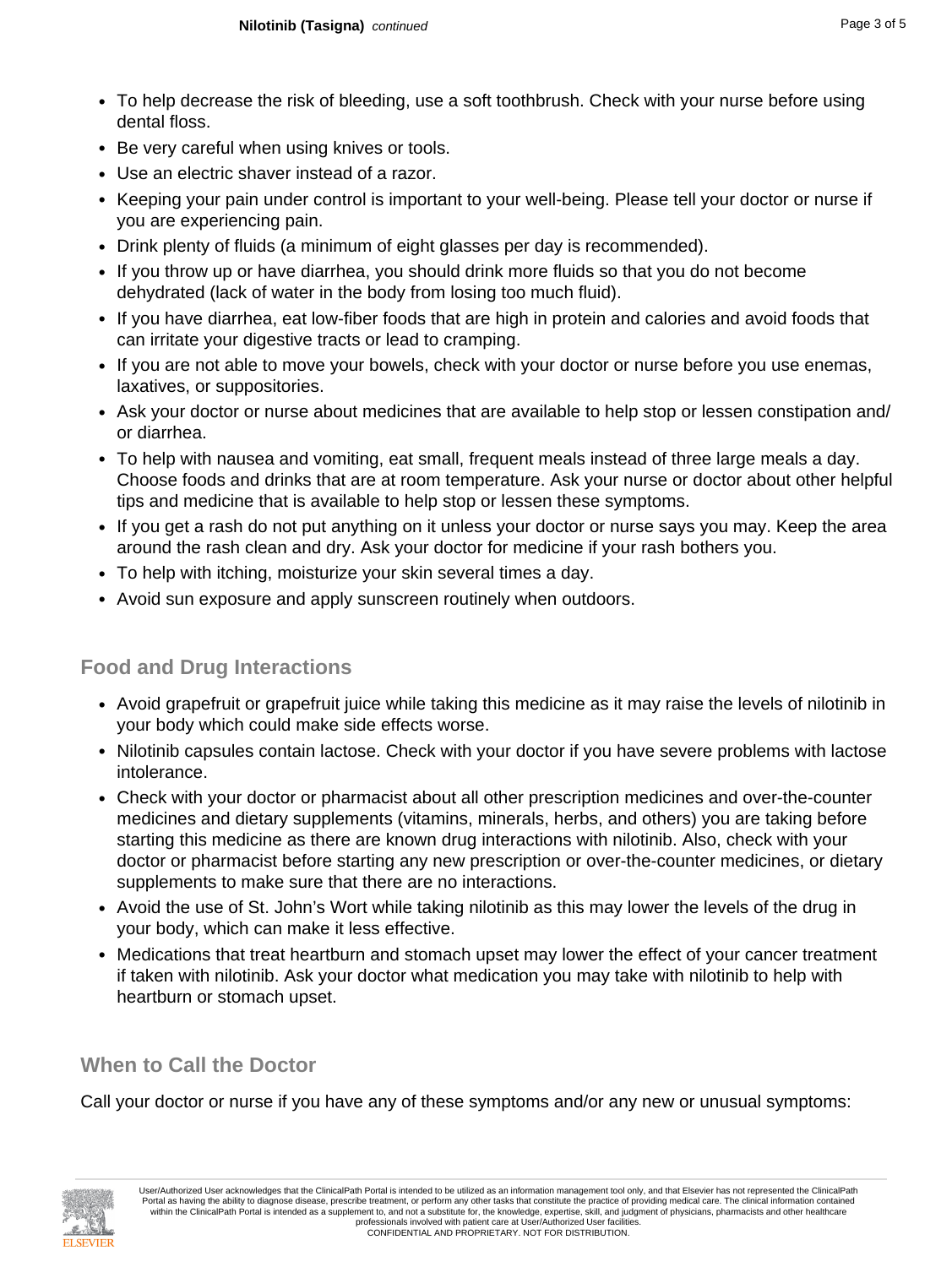- Fever of 100.4° F (38° C) or higher
- Chills
- Tiredness that interferes with your daily activities
- Feeling dizzy or lightheaded
- Headache that does not go away
- Feeling that your heart is beating in a fast or not normal way (palpitations)
- Wheezing and/or trouble breathing
- Cough that is bothersome
- Chest pain, especially when you lean forward or take deep breaths
- Chest pain or symptoms of a heart attack. Most heart attacks involve pain in the center of the chest that lasts more than a few minutes. The pain may go away and come back. It can feel like pressure, squeezing, fullness, or pain. Sometimes pain is felt in one or both arms, the back, neck, jaw, or stomach. **If any of these symptoms last 2 minutes, call 911.**
- Symptoms of a stroke such as sudden numbness or weakness of your face, arm, or leg, mostly on one side of your body; sudden confusion, trouble speaking or understanding; sudden trouble seeing in one or both eyes; sudden trouble walking, feeling dizzy, loss of balance or coordination; or sudden, bad headache with no known cause. **If you have any of these symptoms for 2 minutes, call 911.**
- Nausea that stops you from eating or drinking and/or is not relieved by prescribed medicines
- Throwing up more than 3 times a day
- Diarrhea, 4 times in one day, or diarrhea with lack of strength or a feeling of being dizzy
- No bowel movement in 3 days or when you feel uncomfortable
- Severe pain in your abdomen that may spread to your back
- Signs of abnormal bleeding such as coughing up blood, throwing up blood (may look like coffee grounds), easy bleeding or bruising, red or black tarry bowel movements, abnormally heavy menstrual flow, nosebleeds, or any other unusual bleeding
- Pain that does not go away, or is not relieved by prescribed medicines
- Signs of tumor lysis: confusion or agitation, decreased urine, nausea/vomiting, diarrhea, muscle cramping, numbness and/or tingling, seizures.
- Signs of possible liver problems: dark urine, pale bowel movements, pain in your abdomen, feeling very tired and weak, unusual itching, or yellowing of the eyes or skin
- Your leg is swollen, red, warm, and/or painful
- Weight gain of 5 pounds in one week (fluid retention)
- Swelling of the hands, feet, or any other part of the body.
- A new rash or a rash that is not relieved by prescribed medicines
- Itching that is bothersome
- If you think you may be pregnant

# **Reproduction Warnings**

• **Pregnancy warning**: This drug may have harmful effects on the unborn baby. Women of childbearing potential should use effective methods of birth control during your cancer treatment and for 14 days after treatment. Let your doctor know right away if you think you may be pregnant.